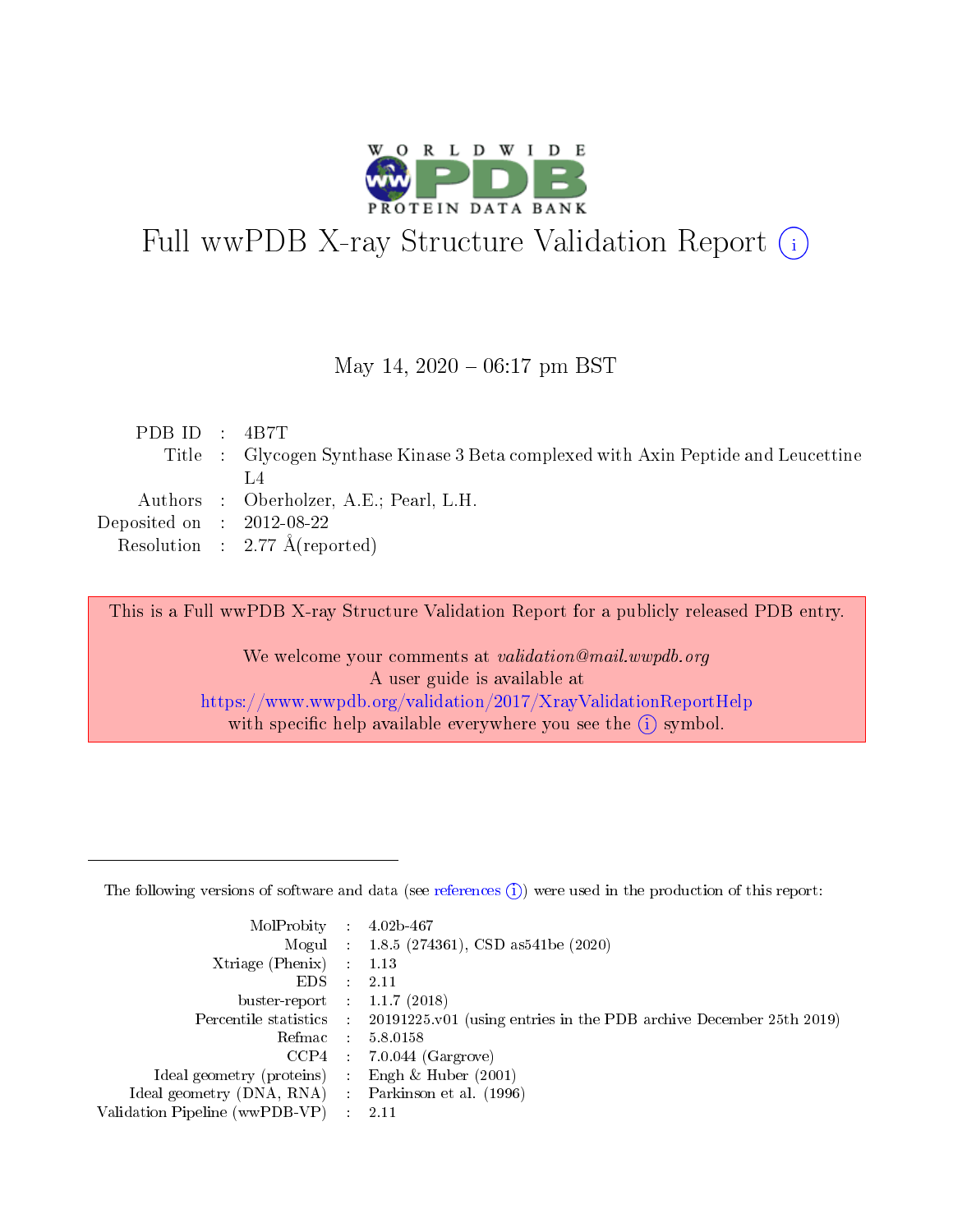# 1 [O](https://www.wwpdb.org/validation/2017/XrayValidationReportHelp#overall_quality)verall quality at a glance  $(i)$

The following experimental techniques were used to determine the structure: X-RAY DIFFRACTION

The reported resolution of this entry is 2.77 Å.

Percentile scores (ranging between 0-100) for global validation metrics of the entry are shown in the following graphic. The table shows the number of entries on which the scores are based.



| Metric                | Whole archive<br>$(\#\text{Entries})$ | Similar resolution<br>$(\#\text{Entries}, \text{resolution range}(\text{\AA}))$ |  |  |
|-----------------------|---------------------------------------|---------------------------------------------------------------------------------|--|--|
| $R_{free}$            | 130704                                | $4107(2.80-2.76)$                                                               |  |  |
| Clashscore            | 141614                                | $4575(2.80-2.76)$                                                               |  |  |
| Ramachandran outliers | 138981                                | 4487 (2.80-2.76)                                                                |  |  |
| Sidechain outliers    | 138945                                | 4489 (2.80-2.76)                                                                |  |  |
| RSRZ outliers         | 127900                                | $4027(2.80-2.76)$                                                               |  |  |

The table below summarises the geometric issues observed across the polymeric chains and their fit to the electron density. The red, orange, yellow and green segments on the lower bar indicate the fraction of residues that contain outliers for  $>=3, 2, 1$  and 0 types of geometric quality criteria respectively. A grey segment represents the fraction of residues that are not modelled. The numeric value for each fraction is indicated below the corresponding segment, with a dot representing fractions  $\epsilon=5\%$  The upper red bar (where present) indicates the fraction of residues that have poor fit to the electron density. The numeric value is given above the bar.

| Mol | ${\bf Chain \mid Length}$ | Quality of chain |     |  |
|-----|---------------------------|------------------|-----|--|
|     | $350\,$                   | 5%<br>87%        | 12% |  |
|     |                           | 6%<br>83%        | 17% |  |

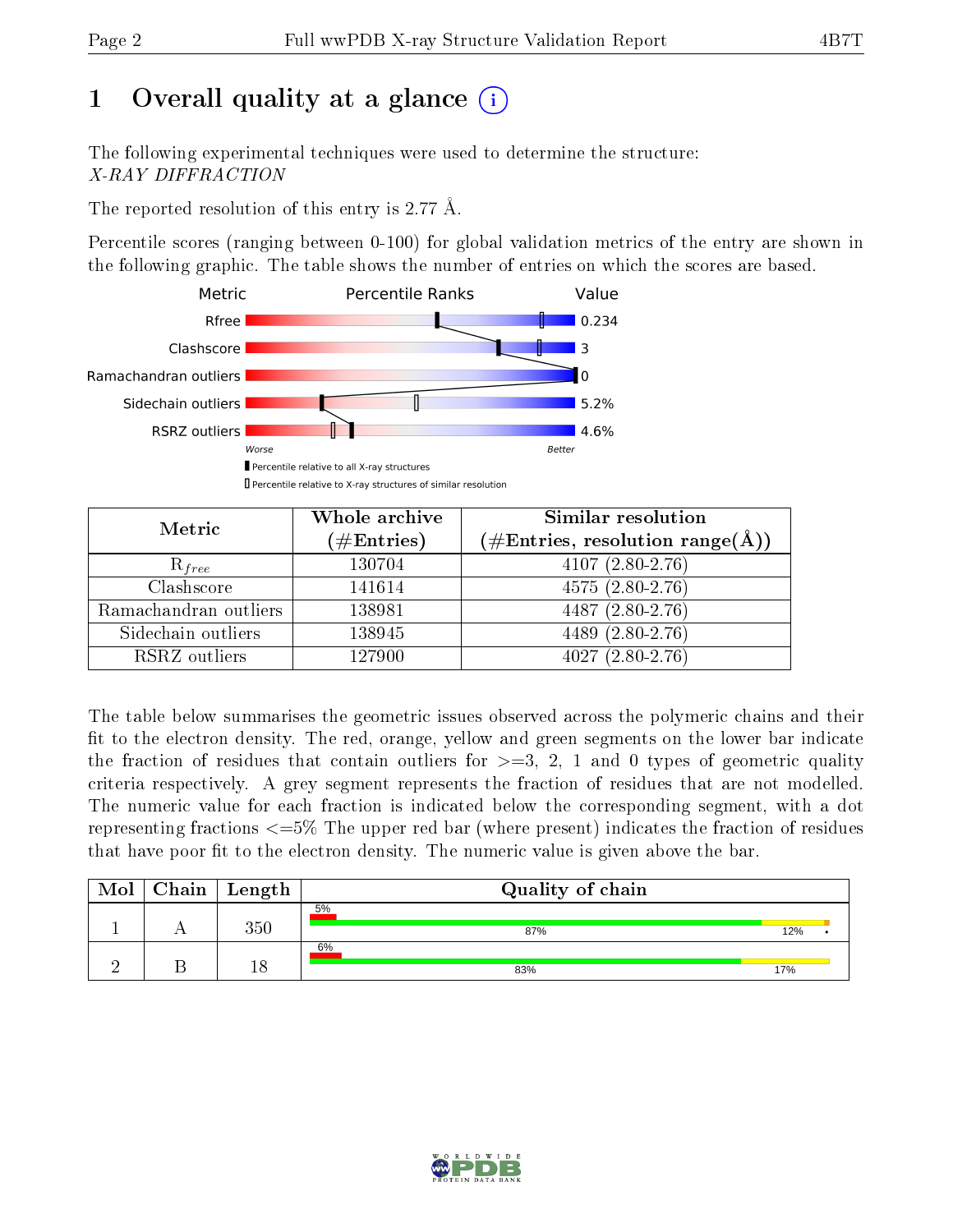# 2 Entry composition  $\left( \cdot \right)$

There are 4 unique types of molecules in this entry. The entry contains 3020 atoms, of which 0 are hydrogens and 0 are deuteriums.

In the tables below, the ZeroOcc column contains the number of atoms modelled with zero occupancy, the AltConf column contains the number of residues with at least one atom in alternate conformation and the Trace column contains the number of residues modelled with at most 2 atoms.

• Molecule 1 is a protein called GLYCOGEN SYNTHASE KINASE-3 BETA.

| Mol | Chain | Residues | Atoms                |     |     | $\rm{ZeroOcc} \mid \rm{AltConf} \mid \rm{Trace}$ |  |  |  |
|-----|-------|----------|----------------------|-----|-----|--------------------------------------------------|--|--|--|
|     |       | $350\,$  | $\rm{Total}$<br>2795 | 799 | 478 | 507                                              |  |  |  |

• Molecule 2 is a protein called AXIN-1.

| Mol | Chain   Residues | Atoms   |       |  | $\text{ZeroOcc}$   AltConf   Trace |  |
|-----|------------------|---------|-------|--|------------------------------------|--|
|     | 18               | Total C | 96 26 |  |                                    |  |

 Molecule 3 is (5Z)-5-(1,3-benzodioxol-5-ylmethylidene)-3-methyl-2-(propan-2-ylamino)imid azol-4-one (three-letter code: CWT) (formula:  $C_{15}H_{17}N_3O_3$ ).



|  | Mol   Chain   Residues | Atoms     |      |  | ZeroOcc   AltConf |  |
|--|------------------------|-----------|------|--|-------------------|--|
|  |                        | Total C N | 15 3 |  |                   |  |

• Molecule 4 is water.

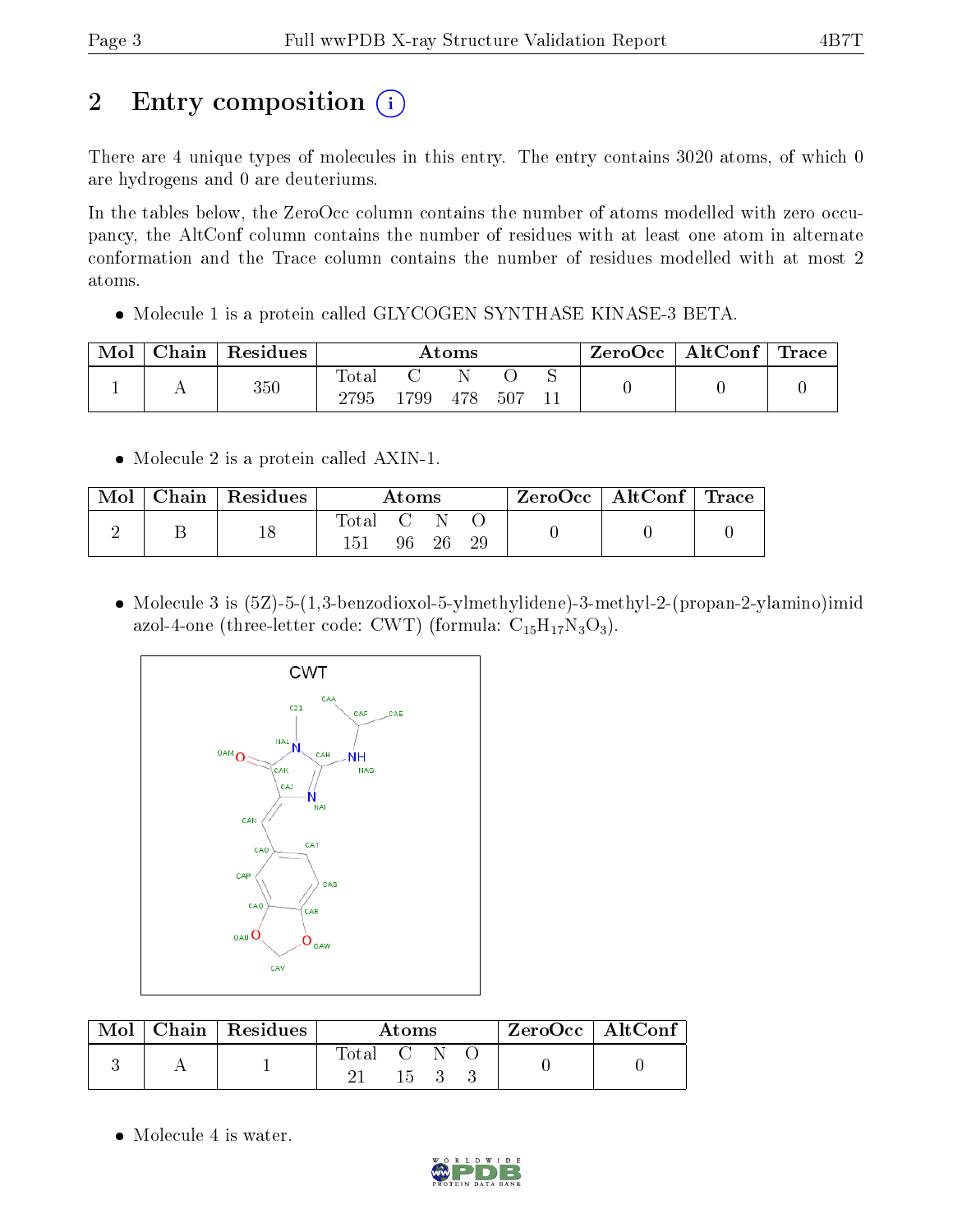|  | $Mol$   Chain   Residues | Atoms               | $ZeroOcc \   \ AltConf$ |  |
|--|--------------------------|---------------------|-------------------------|--|
|  | $\mathcal{D}$ 1          | Total O<br>51<br>51 |                         |  |
|  |                          | Total O             |                         |  |

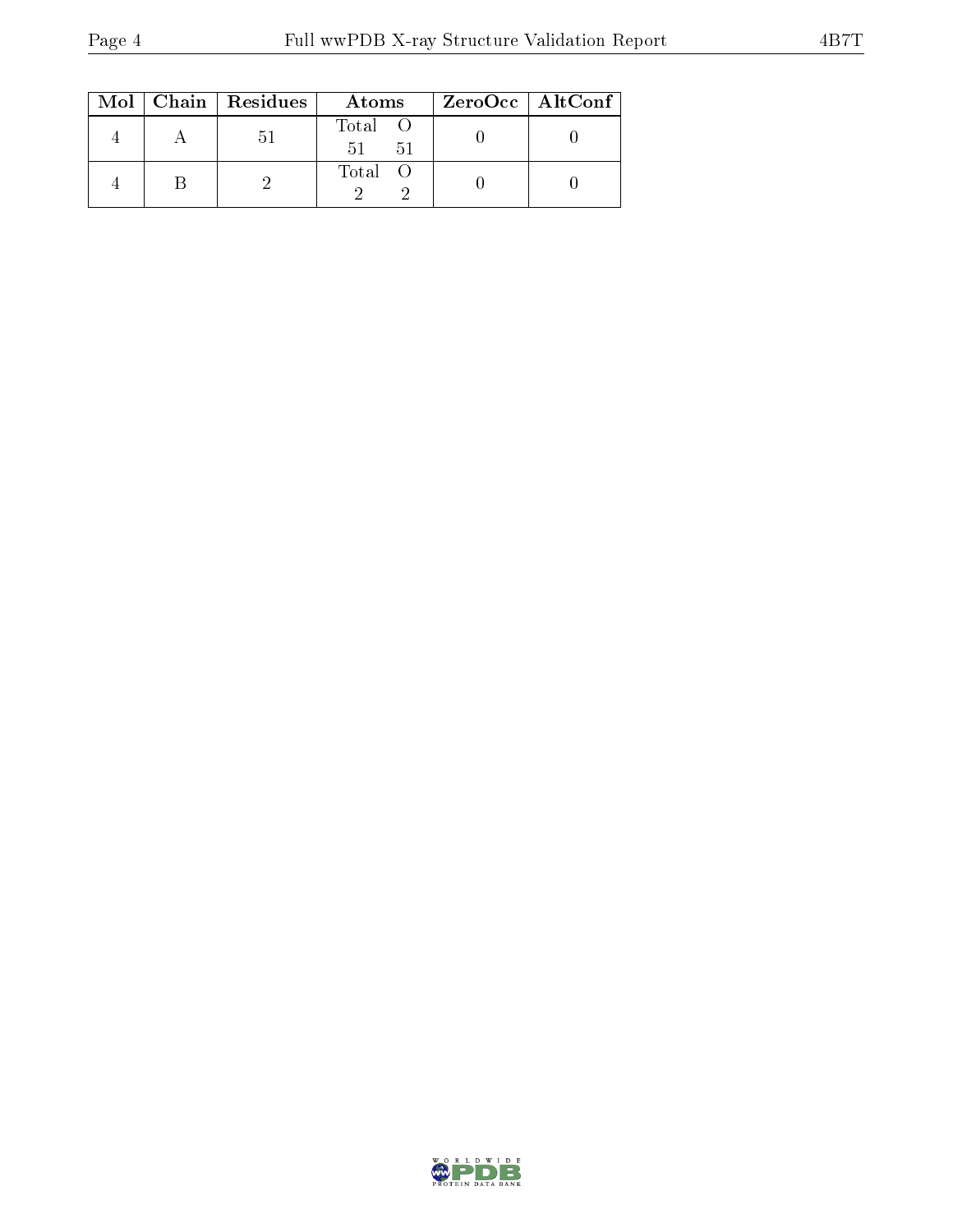## 3 Residue-property plots  $(i)$

These plots are drawn for all protein, RNA and DNA chains in the entry. The first graphic for a chain summarises the proportions of the various outlier classes displayed in the second graphic. The second graphic shows the sequence view annotated by issues in geometry and electron density. Residues are color-coded according to the number of geometric quality criteria for which they contain at least one outlier: green  $= 0$ , yellow  $= 1$ , orange  $= 2$  and red  $= 3$  or more. A red dot above a residue indicates a poor fit to the electron density (RSRZ  $> 2$ ). Stretches of 2 or more consecutive residues without any outlier are shown as a green connector. Residues present in the sample, but not in the model, are shown in grey.

• Molecule 1: GLYCOGEN SYNTHASE KINASE-3 BETA



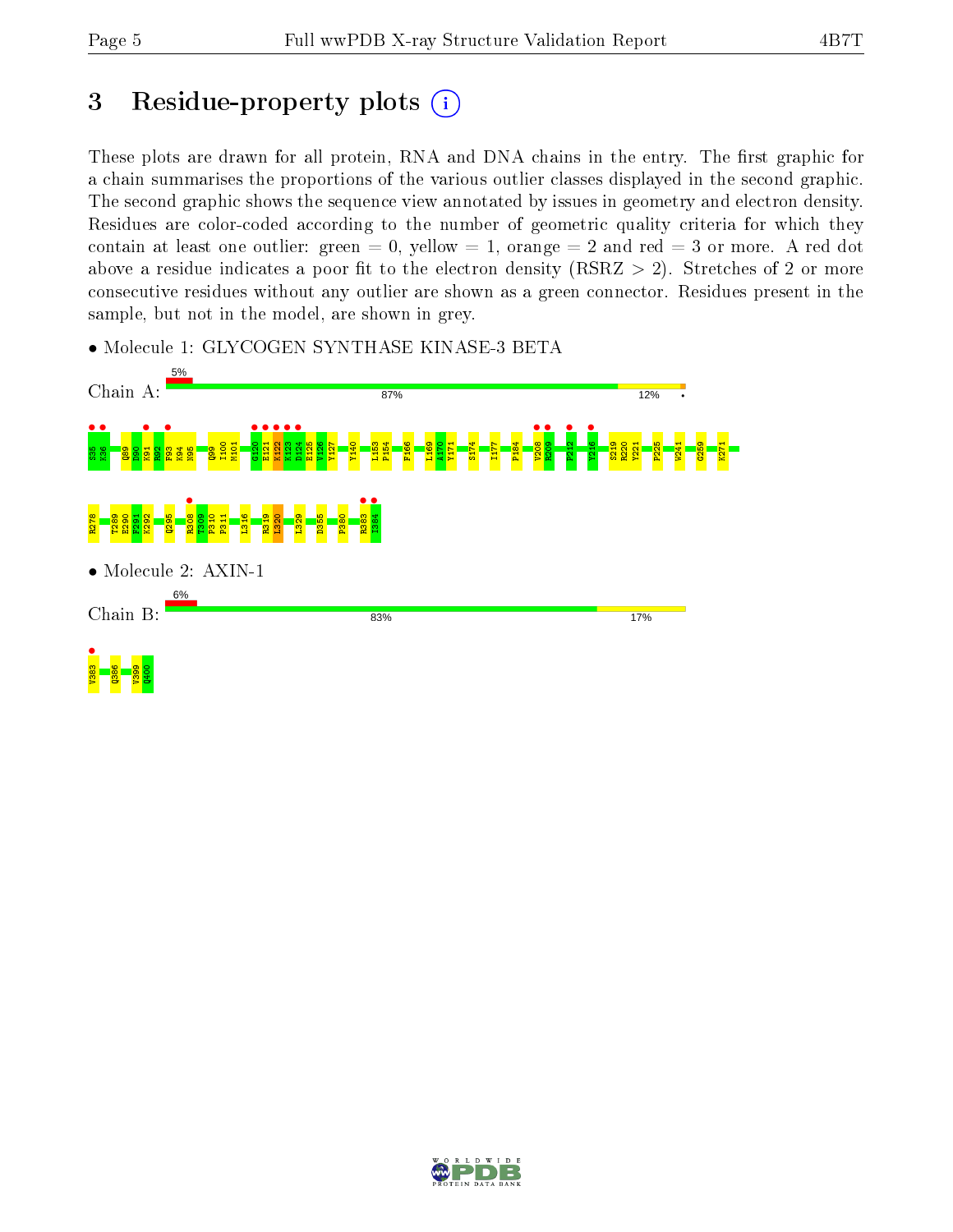## 4 Data and refinement statistics  $(i)$

| Property                                                                 | Value                                            | Source     |
|--------------------------------------------------------------------------|--------------------------------------------------|------------|
| Space group                                                              | P 61 2 2                                         | Depositor  |
| Cell constants                                                           | 81.58Å 283.65Å<br>81.58Å                         | Depositor  |
| a, b, c, $\alpha$ , $\beta$ , $\gamma$                                   | $90.00^{\circ}$ $90.00^{\circ}$ $120.00^{\circ}$ |            |
| Resolution $(A)$                                                         | $29.99$ <sup>-7</sup><br>$-2.77$                 | Depositor  |
|                                                                          | $-2.77$<br>29.99                                 | <b>EDS</b> |
| % Data completeness                                                      | $97.7(29.99-2.77)$                               | Depositor  |
| (in resolution range)                                                    | 97.7 (29.99-2.77)                                | <b>EDS</b> |
| $R_{merge}$                                                              | 0.06                                             | Depositor  |
| $\mathrm{R}_{sym}$                                                       | (Not available)                                  | Depositor  |
| $\langle I/\sigma(I) \rangle^{-1}$                                       | $5.53$ (at 2.76Å)                                | Xtriage    |
| Refinement program                                                       | PHENIX (PHENIX.REFINE)                           | Depositor  |
|                                                                          | 0.195<br>0.235<br>$\mathcal{L}$                  | Depositor  |
| $R, R_{free}$                                                            | 0.197,<br>0.234                                  | DCC        |
| $R_{free}$ test set                                                      | $\overline{748}$ reflections $(5.09\%)$          | wwPDB-VP   |
| Wilson B-factor $(A^2)$                                                  | 46.7                                             | Xtriage    |
| Anisotropy                                                               | 0.524                                            | Xtriage    |
| Bulk solvent $k_{sol}(\mathrm{e}/\mathrm{A}^3),$ $B_{sol}(\mathrm{A}^2)$ | 0.34, 63.8                                       | <b>EDS</b> |
| L-test for twinning <sup>2</sup>                                         | $< L >$ = 0.42, $< L^2 >$ = 0.24                 | Xtriage    |
| Estimated twinning fraction                                              | $\overline{\text{No}}$ twinning to report.       | Xtriage    |
| $F_o, F_c$ correlation                                                   | 0.94                                             | <b>EDS</b> |
| Total number of atoms                                                    | 3020                                             | wwPDB-VP   |
| Average B, all atoms $(A^2)$                                             | 53.0                                             | wwPDB-VP   |

Xtriage's analysis on translational NCS is as follows: The largest off-origin peak in the Patterson function is  $4.10\%$  of the height of the origin peak. No significant pseudotranslation is detected.

<sup>&</sup>lt;sup>2</sup>Theoretical values of  $\langle |L| \rangle$ ,  $\langle L^2 \rangle$  for acentric reflections are 0.5, 0.333 respectively for untwinned datasets, and 0.375, 0.2 for perfectly twinned datasets.



<span id="page-5-1"></span><span id="page-5-0"></span><sup>1</sup> Intensities estimated from amplitudes.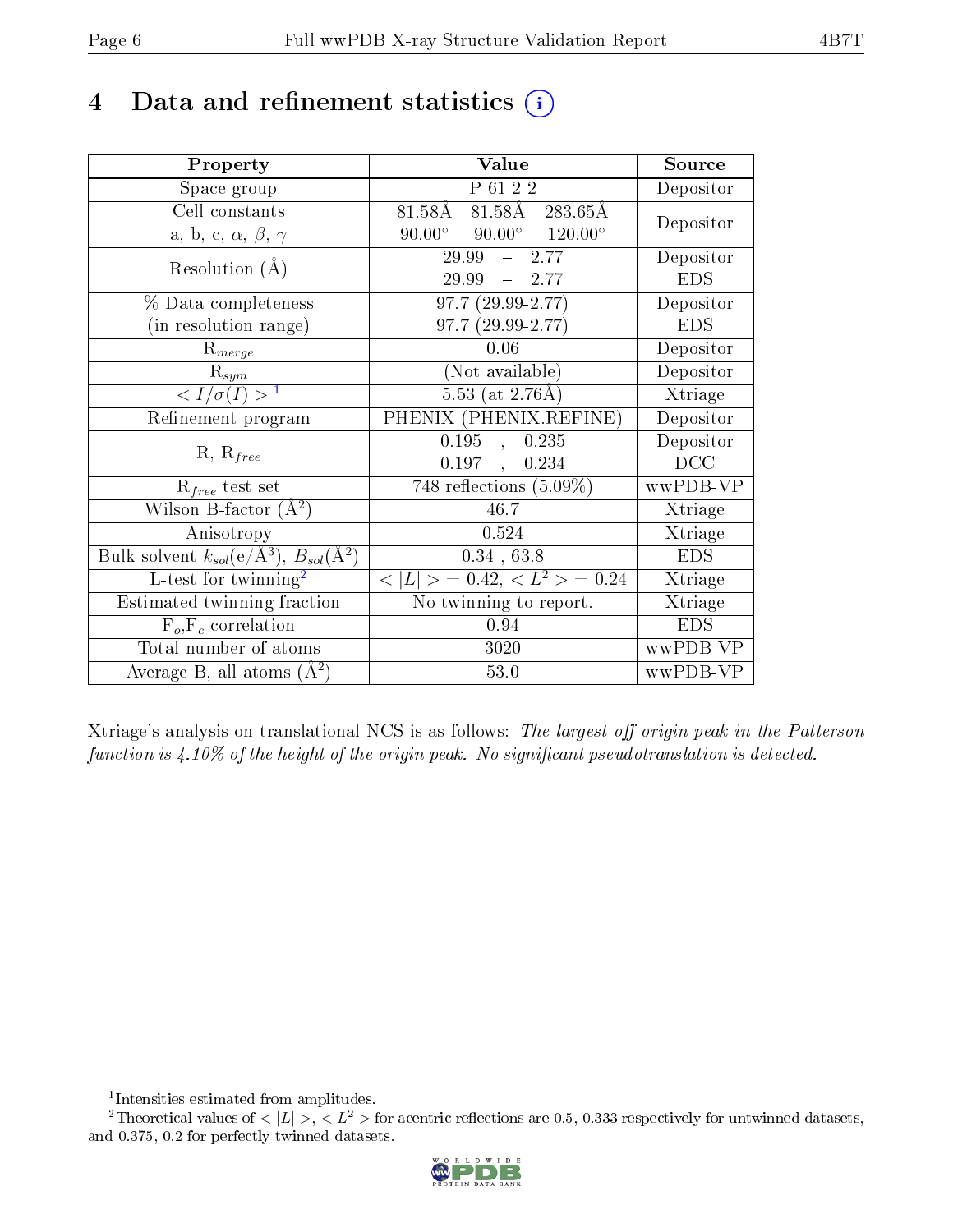## 5 Model quality  $(i)$

## 5.1 Standard geometry  $(i)$

Bond lengths and bond angles in the following residue types are not validated in this section: CWT

The Z score for a bond length (or angle) is the number of standard deviations the observed value is removed from the expected value. A bond length (or angle) with  $|Z| > 5$  is considered an outlier worth inspection. RMSZ is the root-mean-square of all Z scores of the bond lengths (or angles).

| Mol           | Chain |      | <b>Bond lengths</b> | Bond angles |             |  |
|---------------|-------|------|---------------------|-------------|-------------|--|
|               |       | RMSZ | $\# Z  > 5$         | RMSZ        | $\# Z  > 5$ |  |
|               |       | 0.21 | 0/2866              | 0.39        | 0/3898      |  |
| $\mathcal{D}$ | R     | 0.21 | 0/153               | 0.35        | 0/204       |  |
| АH            | АĦ    | 0.21 | 0/3019              | 0.39        | 4102        |  |

There are no bond length outliers.

There are no bond angle outliers.

There are no chirality outliers.

There are no planarity outliers.

### $5.2$  Too-close contacts  $(i)$

In the following table, the Non-H and H(model) columns list the number of non-hydrogen atoms and hydrogen atoms in the chain respectively. The H(added) column lists the number of hydrogen atoms added and optimized by MolProbity. The Clashes column lists the number of clashes within the asymmetric unit, whereas Symm-Clashes lists symmetry related clashes.

|  |               |      | Mol   Chain   Non-H   H(model)   H(added)   Clashes   Symm-Clashes |
|--|---------------|------|--------------------------------------------------------------------|
|  | 2795          | 2819 |                                                                    |
|  | 151           | 149  |                                                                    |
|  |               |      |                                                                    |
|  | $\mathcal{D}$ |      |                                                                    |
|  |               |      |                                                                    |
|  | 3020          | 2985 |                                                                    |

The all-atom clashscore is defined as the number of clashes found per 1000 atoms (including hydrogen atoms). The all-atom clashscore for this structure is 3.

All (18) close contacts within the same asymmetric unit are listed below, sorted by their clash magnitude.

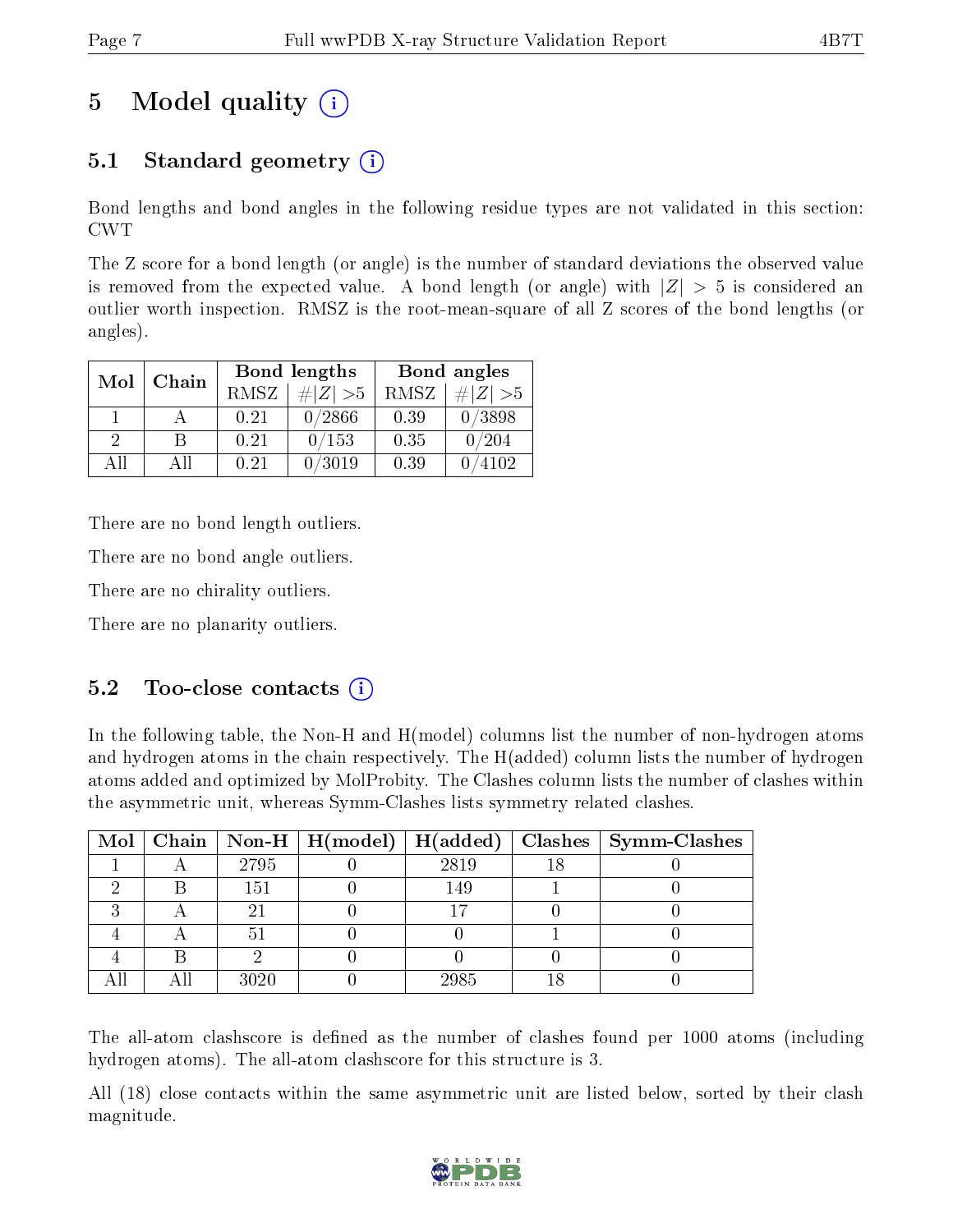| Atom-1               | $\boldsymbol{\mathrm{Atom}\text{-}2}$ | Interatomic    | Clash           |
|----------------------|---------------------------------------|----------------|-----------------|
|                      |                                       | distance $(A)$ | overlap $(\AA)$ |
| 1: A:95: ASN:O       | 1: A:99: GLN: NE2                     | 2.35           | 0.59            |
| 1: A:100: ILE: HG23  | 1:A:177:ILE:HD13                      | 1.85           | 0.57            |
| 1: A: 166: PHE: HZ   | 1:A:320:LEU:HD21                      | 1.69           | 0.57            |
| 1: A:89: GLN: HG3    | 1: A:91: LYS:H                        | 1.73           | 0.54            |
| 1:A:89:GLN:NE2       | 1: A:93:PHE:O                         | 2.42           | 0.52            |
| 1:A:319:ARG:HB3      | 1: A: 329: LEU: HD13                  | 1.90           | 0.52            |
| 1:A:271:LYS:HD2      | 2:B:399:VAL:HG21                      | 1.97           | 0.46            |
| 1: A: 153: LEU: HD12 | 1:A:154:PRO:HD2                       | 1.97           | 0.45            |
| 1: A:122: LYS: HG3   | 1: A: 125: GLU: OE1                   | 2.18           | 0.44            |
| 1: A:91: LYS: HD2    | 1: A:91:LYS:HA                        | 1.83           | 0.43            |
| 1: A:310: PRO:HA     | 1:A:311:PRO:HD3                       | 1.88           | 0.41            |
| 1:A:380:PRO:HA       | 1:A:383:ARG:HE                        | 1.85           | 0.41            |
| 1: A: 121: GLU: O    | 1: A:127:TYR:OH                       | 2.18           | 0.41            |
| 1: A:171:TYR:O       | 1:A:174:SER:OG                        | 2.29           | 0.41            |
| 1: A:221:TYR:HE1     | 1: A:259: GLY: H                      | 1.68           | 0.41            |
| 1: A:225: PRO:HD3    | 1: A:241:TRP:CE2                      | 2.56           | 0.41            |
| 1: A:140: TYR: HB2   | 1:A:184:PRO:HB2                       | 2.03           | 0.40            |
| 1:A:278:ARG:NH2      | 4:A:2043:HOH:O                        | 2.54           | 0.40            |

There are no symmetry-related clashes.

### 5.3 Torsion angles (i)

#### 5.3.1 Protein backbone (i)

In the following table, the Percentiles column shows the percent Ramachandran outliers of the chain as a percentile score with respect to all X-ray entries followed by that with respect to entries of similar resolution.

The Analysed column shows the number of residues for which the backbone conformation was analysed, and the total number of residues.

| Mol | Chain | Analysed                      |             |        | Favoured   Allowed   Outliers   Percentiles |
|-----|-------|-------------------------------|-------------|--------|---------------------------------------------|
|     |       | $348/350(99\%)$   331 (95\%)  |             | 17(5%) | $\mid$ 100 $\mid$ 100 $\mid$                |
|     |       | $16/18$ (89\%)                | $16(100\%)$ |        | 100<br>$ 100\rangle$                        |
| All | All   | $364/368$ (99\%)   347 (95\%) |             | 17(5%) | 100<br>100 <sub>h</sub>                     |

There are no Ramachandran outliers to report.

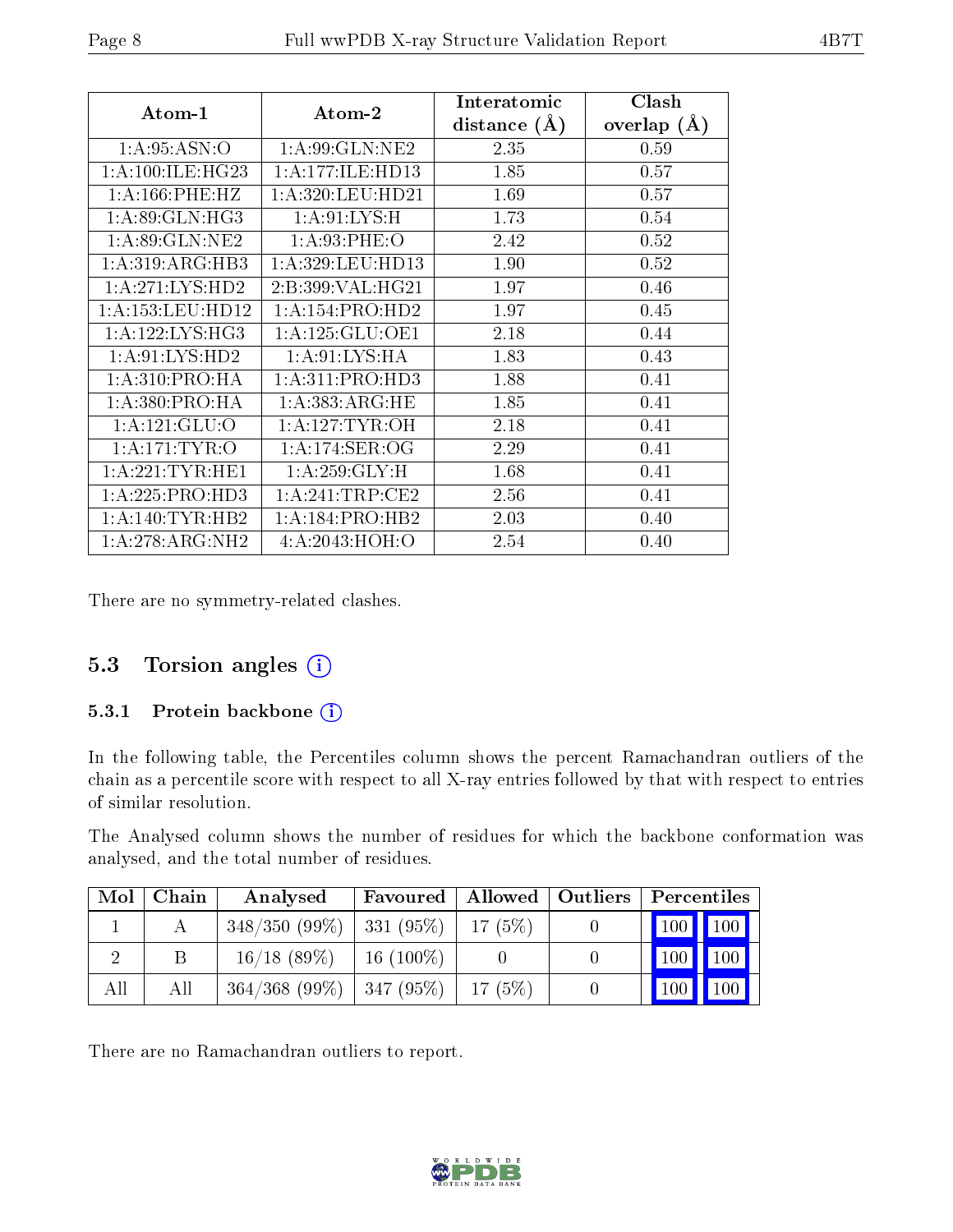#### 5.3.2 Protein sidechains  $(i)$

In the following table, the Percentiles column shows the percent sidechain outliers of the chain as a percentile score with respect to all X-ray entries followed by that with respect to entries of similar resolution.

The Analysed column shows the number of residues for which the sidechain conformation was analysed, and the total number of residues.

| Mol | Chain | Analysed        | Rotameric   | Outliers | Percentiles                     |  |  |
|-----|-------|-----------------|-------------|----------|---------------------------------|--|--|
|     |       | $310/312(99\%)$ | $295(95\%)$ | 15(5%)   | $55^{\circ}$<br>25 <sup>1</sup> |  |  |
|     |       | $16/16$ (100%)  | 14 (88\%)   | 2(12%)   | $\sqrt{4}$ 13                   |  |  |
| All | All   | $326/328(99\%)$ | $309(95\%)$ | 17(5%)   | 52<br>23                        |  |  |

All (17) residues with a non-rotameric sidechain are listed below:

| Mol            | Chain              | Res | Type         |
|----------------|--------------------|-----|--------------|
| 1              | А                  | 94  | <b>LYS</b>   |
| $\mathbf 1$    | $\overline{\rm A}$ | 101 | MET          |
| $\mathbf{1}$   | $\overline{A}$     | 122 | <b>LYS</b>   |
| $\mathbf{1}$   | $\bf{A}$           | 169 | LEU          |
| $\mathbf{1}$   | $\overline{\rm A}$ | 208 | VAL          |
| $\mathbf{1}$   | $\overline{\rm A}$ | 219 | SER          |
| $\overline{1}$ | $\overline{\rm A}$ | 220 | $\rm{ARG}$   |
| $\mathbf 1$    | $\overline{\rm A}$ | 289 | THR          |
| $\mathbf{1}$   | $\overline{\rm A}$ | 290 | GLU          |
| $\mathbf{1}$   | $\overline{\rm A}$ | 292 | <b>LYS</b>   |
| $\mathbf{1}$   | $\bf{A}$           | 295 | <b>GLN</b>   |
| $\overline{1}$ | $\overline{\rm A}$ | 308 | ARG          |
| $\mathbf{1}$   | $\overline{A}$     | 316 | <b>LEU</b>   |
| $\mathbf{1}$   | $\overline{\rm A}$ | 320 | LEU          |
| $\mathbf{1}$   | $\overline{A}$     | 355 | ASP          |
| $\overline{2}$ | B                  | 383 | VAL          |
| $\overline{2}$ | В                  | 386 | $_{\rm GLN}$ |

Some sidechains can be flipped to improve hydrogen bonding and reduce clashes. There are no such sidechains identified.

#### 5.3.3 RNA (i)

There are no RNA molecules in this entry.

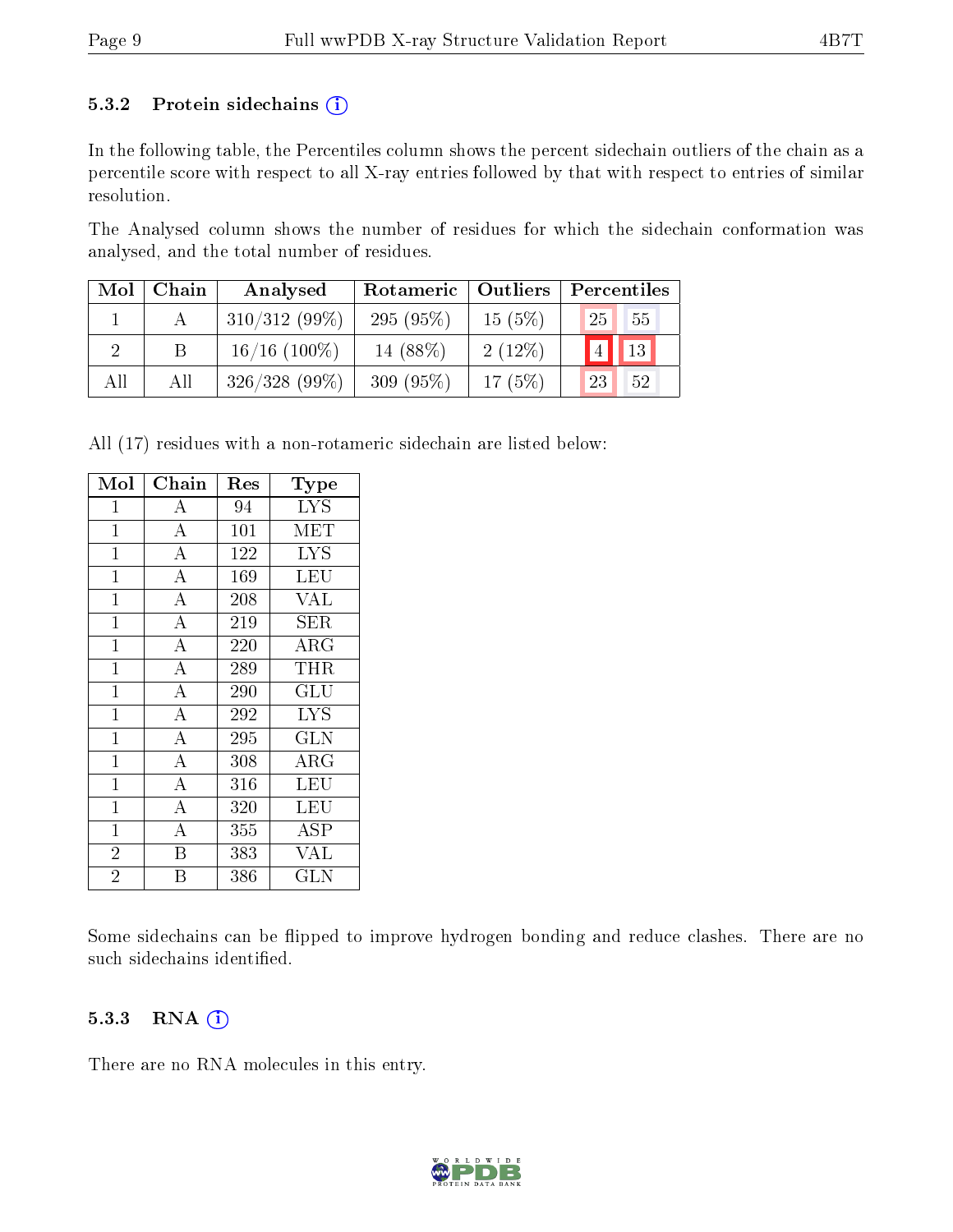### 5.4 Non-standard residues in protein, DNA, RNA chains (i)

There are no non-standard protein/DNA/RNA residues in this entry.

#### 5.5 Carbohydrates  $(i)$

There are no carbohydrates in this entry.

### 5.6 Ligand geometry  $(i)$

1 ligand is modelled in this entry.

In the following table, the Counts columns list the number of bonds (or angles) for which Mogul statistics could be retrieved, the number of bonds (or angles) that are observed in the model and the number of bonds (or angles) that are dened in the Chemical Component Dictionary. The Link column lists molecule types, if any, to which the group is linked. The Z score for a bond length (or angle) is the number of standard deviations the observed value is removed from the expected value. A bond length (or angle) with  $|Z| > 2$  is considered an outlier worth inspection. RMSZ is the root-mean-square of all Z scores of the bond lengths (or angles).

| Mol | Type                      | Chain |      | Link<br>Res    | <b>Bond lengths</b> |      |         | Bond angles |      |               |
|-----|---------------------------|-------|------|----------------|---------------------|------|---------|-------------|------|---------------|
|     |                           |       |      |                | Counts              | RMSZ | Z <br># | Counts      | RMSZ | $\ E\ $       |
|     | $\mathbb{C}\mathrm{WT}^+$ |       | 1385 | $\blacksquare$ | 23, 23, 23          | 3.05 | 40      | 28, 33, 33  | 2.98 | $\sqrt{25\%}$ |

In the following table, the Chirals column lists the number of chiral outliers, the number of chiral centers analysed, the number of these observed in the model and the number defined in the Chemical Component Dictionary. Similar counts are reported in the Torsion and Rings columns. '-' means no outliers of that kind were identified.

|                 |                      |        | Mol   Type   Chain   Res   Link   Chirals   Torsions   Rings |  |
|-----------------|----------------------|--------|--------------------------------------------------------------|--|
| $\pm$ CWT $\pm$ | $\sim$ 1385   $\sim$ | $\sim$ | $1/8/30/30$   $0/3/3/3$                                      |  |

All (10) bond length outliers are listed below:

| Mol | Chain | Res  | <b>Type</b> | Atoms          | Z       | Observed $(A)$ | Ideal(A) |
|-----|-------|------|-------------|----------------|---------|----------------|----------|
| 3   | А     | 1385 | <b>CWT</b>  | CAH-NAL        | 7.41    | 1.45           | 1.37     |
| 3   | А     | 1385 | <b>CWT</b>  | CAN-CAJ        | 6.98    | 1.41           | 1.35     |
| 3   | А     | 1385 | <b>CWT</b>  | CAH-NAG        | 5.81    | 1.47           | 1.35     |
| 3   | А     | 1385 | <b>CWT</b>  | CAH-NAI        | 5.10    | 1.45           | 1.32     |
| 3   | А     | 1385 | <b>CWT</b>  | CAO-CAN        | 3.21    | 1.53           | 1.46     |
| 3   | А     | 1385 | <b>CWT</b>  | $CAP-CAQ$      | 2.98    | 1.44           | 1.38     |
| 3   | А     | 1385 | <b>CWT</b>  | <b>OAW-CAV</b> | $-2.77$ | 1.38           | 1.43     |
| 3   | А     | 1385 |             | OAU-CAV        | $-2.43$ | 1.38           | 1.43     |

Continued on next page...

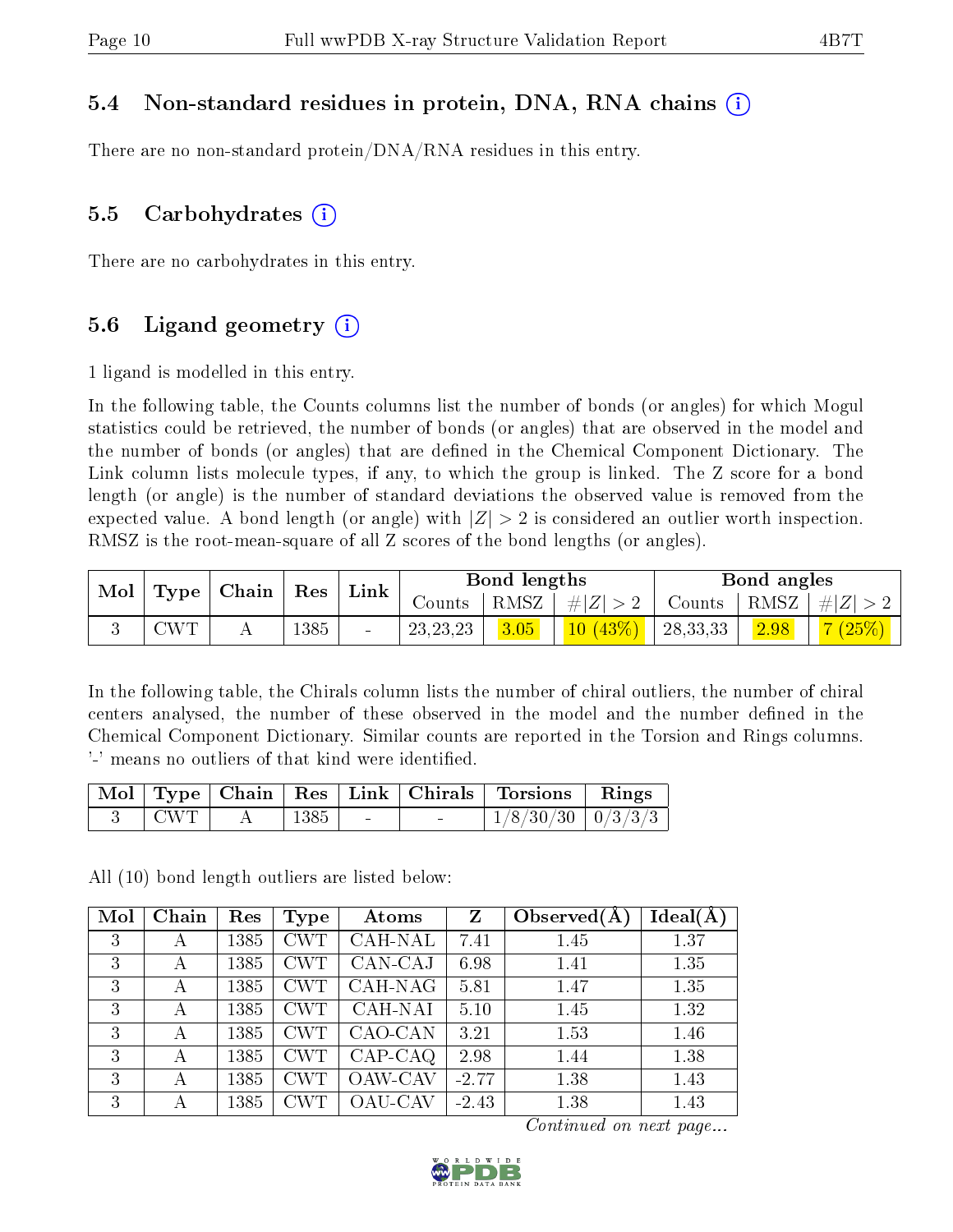| $\mid$ Mol $\mid$ Chain $\mid$ Res $\mid$ Type $\mid$ |  | Atoms                         | $\perp$ Observed(Å) $\parallel$ Ideal(Å) $\parallel$ |      |
|-------------------------------------------------------|--|-------------------------------|------------------------------------------------------|------|
|                                                       |  | $1385$   CWT   CAJ-NAI   2.16 | 1.43                                                 | 1.38 |
|                                                       |  | $1385$   CWT   CAS-CAR   2.06 | $1.43\,$                                             | 1.39 |

Continued from previous page...

All (7) bond angle outliers are listed below:

| Mol | Chain | Res  | Type       | Atoms         | $Z_{-}$ | Observed $(°)$ | $\text{Ideal}({}^o)$ |
|-----|-------|------|------------|---------------|---------|----------------|----------------------|
| 3   | А     | 1385 | <b>CWT</b> | CAJ-CAK-NAL   | 10.24   | 108.11         | 103.39               |
| 3   | А     | 1385 | <b>CWT</b> | $OAM-CAK-CAJ$ | $-8.14$ | 126.39         | 130.96               |
| 3   | А     | 1385 | <b>CWT</b> | CAO-CAN-CAJ   | $-4.50$ | 124.43         | 129.94               |
| 3   | А     | 1385 | <b>CWT</b> | CAN-CAJ-CAK   | 3.42    | 126.36         | 122.28               |
| 3   | А     | 1385 | <b>CWT</b> | CAK-CAJ-NAI   | $-2.78$ | 106.99         | 108.93               |
| 3   | А     | 1385 | <b>CWT</b> | OAU-CAQ-CAP   | 2.68    | 131.44         | 127.85               |
| 3   |       | 1385 | <b>CWT</b> | OAW-CAR-CAS   | 2.17    | 131.77         | 127.81               |

There are no chirality outliers.

All (1) torsion outliers are listed below:

| $\Delta$ Mol   Chain   Res   Type $\Delta$ |  | Atoms                          |
|--------------------------------------------|--|--------------------------------|
|                                            |  | $1385$   CWT   NAI-CAJ-CAN-CAO |

There are no ring outliers.

No monomer is involved in short contacts.

The following is a two-dimensional graphical depiction of Mogul quality analysis of bond lengths, bond angles, torsion angles, and ring geometry for all instances of the Ligand of Interest. In addition, ligands with molecular weight > 250 and outliers as shown on the validation Tables will also be included. For torsion angles, if less then 5% of the Mogul distribution of torsion angles is within 10 degrees of the torsion angle in question, then that torsion angle is considered an outlier. Any bond that is central to one or more torsion angles identified as an outlier by Mogul will be highlighted in the graph. For rings, the root-mean-square deviation (RMSD) between the ring in question and similar rings identified by Mogul is calculated over all ring torsion angles. If the average RMSD is greater than 60 degrees and the minimal RMSD between the ring in question and any Mogul-identified rings is also greater than 60 degrees, then that ring is considered an outlier. The outliers are highlighted in purple. The color gray indicates Mogul did not find sufficient equivalents in the CSD to analyse the geometry.

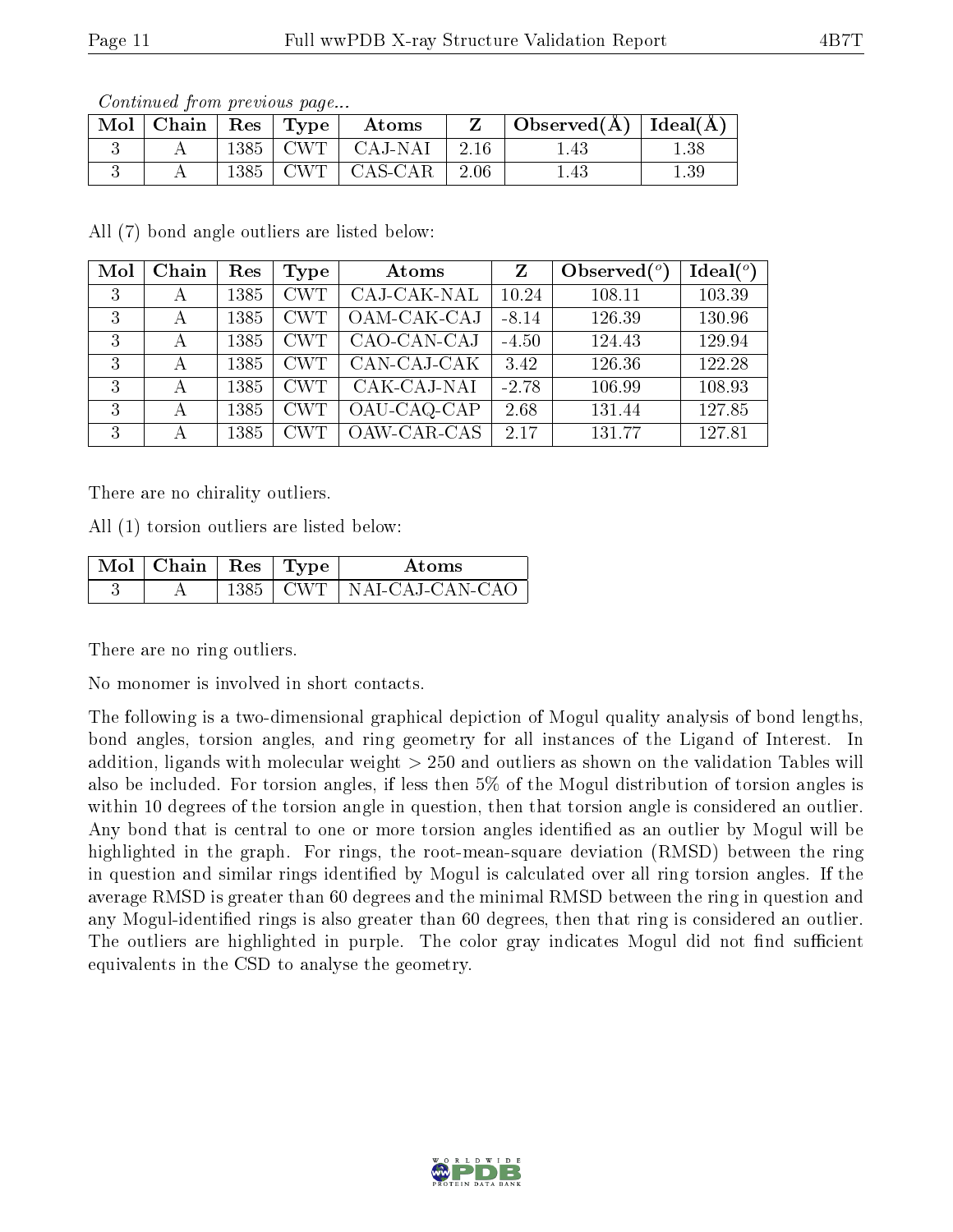

### 5.7 [O](https://www.wwpdb.org/validation/2017/XrayValidationReportHelp#nonstandard_residues_and_ligands)ther polymers (i)

There are no such residues in this entry.

### 5.8 Polymer linkage issues (i)

There are no chain breaks in this entry.

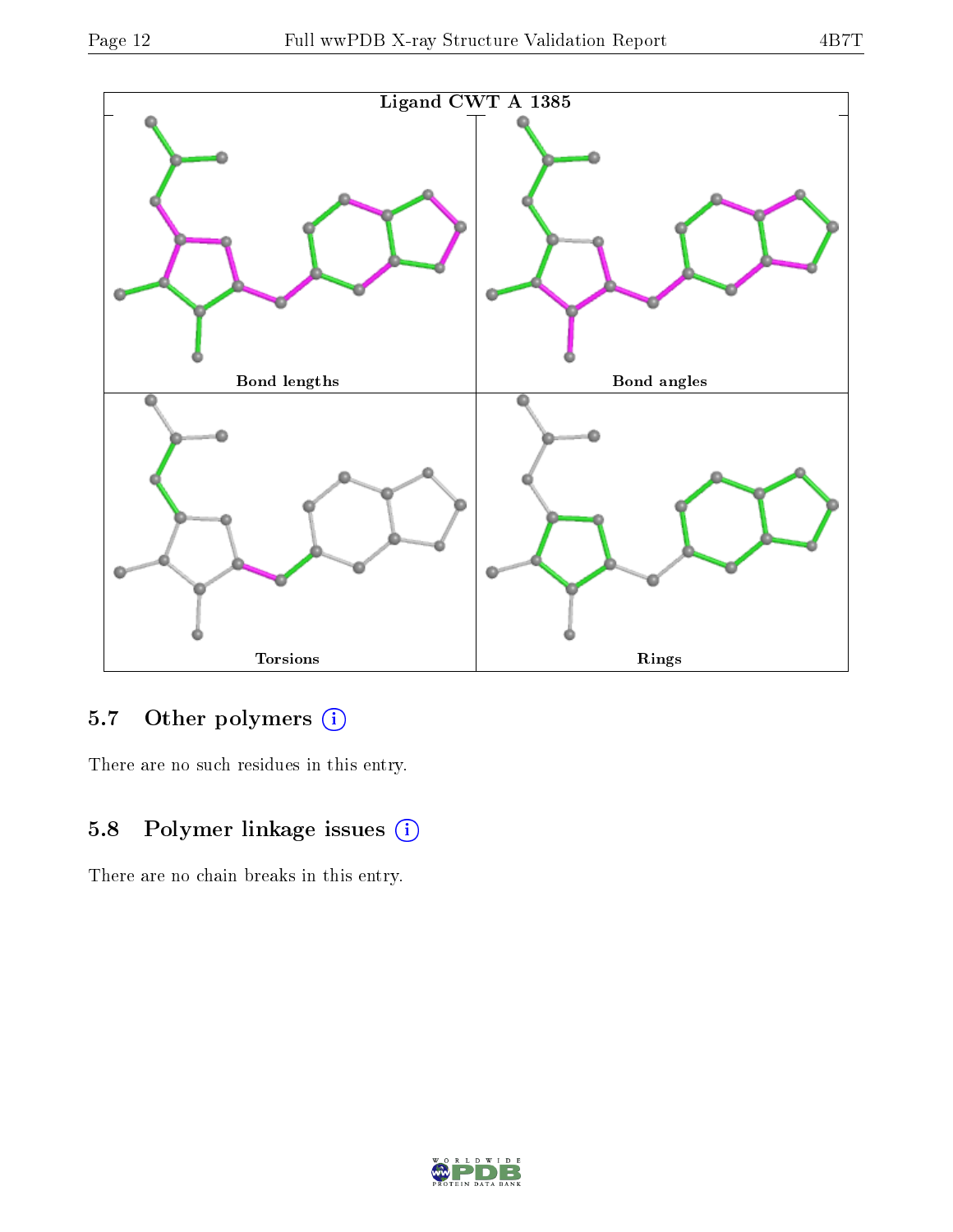## 6 Fit of model and data  $(i)$

## 6.1 Protein, DNA and RNA chains  $(i)$

In the following table, the column labelled  $#RSRZ> 2'$  contains the number (and percentage) of RSRZ outliers, followed by percent RSRZ outliers for the chain as percentile scores relative to all X-ray entries and entries of similar resolution. The OWAB column contains the minimum, median,  $95<sup>th</sup>$  percentile and maximum values of the occupancy-weighted average B-factor per residue. The column labelled ' $Q< 0.9$ ' lists the number of (and percentage) of residues with an average occupancy less than 0.9.

| Mol | Chain | Analysed            | ${ <\hspace{-1.5pt}{\mathrm{RSRZ}} \hspace{-1.5pt}>}$ | $\#\text{RSRZ}\text{>2}$ | $OWAB(A^2)$      | $\rm Q\textcolor{black}{<}0.9$ |
|-----|-------|---------------------|-------------------------------------------------------|--------------------------|------------------|--------------------------------|
|     |       | $350/350$ $(100\%)$ | $-0.10$                                               | $16(4\%)$ 32<br>26       | 21, 47, 102, 138 |                                |
|     |       | $18/18$ (100\%)     | $-0.29$                                               | (5%)<br>19<br>24         | 31, 43, 94, 131  |                                |
| All | All   | $368/368$ (100%)    | $-0.11$                                               | $17(4\%)$ 32<br>26       | 21, 47, 102, 138 |                                |

All (17) RSRZ outliers are listed below:

| Mol            | ${\rm Chain}$      | Res | <b>Type</b>          | $_{\rm RSRZ}$ |
|----------------|--------------------|-----|----------------------|---------------|
| $\overline{2}$ | Β                  | 383 | <b>VAL</b>           | 7.0           |
| $\mathbf{1}$   | $\bf{A}$           | 384 | ILE                  | 6.0           |
| $\mathbf{1}$   | $\overline{\rm A}$ | 93  | PHE                  | 4.4           |
| $\mathbf{1}$   | $\overline{A}$     | 209 | $\rm{ARG}$           | 4.3           |
| $\mathbf{1}$   | $\bf{A}$           | 35  | ${\rm SER}$          | 4.3           |
| $\mathbf{1}$   | $\overline{A}$     | 308 | $\rm{ARG}$           | 4.0           |
| $\mathbf{1}$   | $\overline{A}$     | 216 | TYR                  | 3.9           |
| $\mathbf{1}$   | $\overline{\rm A}$ | 120 | GLY                  | 3.9           |
| $\mathbf{1}$   | $\overline{A}$     | 383 | ${\rm ARG}$          | 3.2           |
| $\mathbf{1}$   | $\overline{\rm A}$ | 208 | <b>VAL</b>           | 2.9           |
| $\mathbf{1}$   | $\bf{A}$           | 122 | <b>LYS</b>           | 2.7           |
| $\mathbf{1}$   | $\overline{\rm A}$ | 212 | PRO                  | 2.4           |
| $\mathbf{1}$   | $\overline{\rm A}$ | 36  | <b>LYS</b>           | 2.4           |
| $\mathbf{1}$   | $\bf{A}$           | 123 | <b>LYS</b>           | 2.3           |
| $\mathbf{1}$   | $\overline{\rm A}$ | 121 | $\operatorname{GLU}$ | 2.3           |
| $\mathbf 1$    | А                  | 91  | LYS                  | 2.1           |
| $\mathbf{1}$   | А                  | 124 | ${\rm ASP}$          | $2.1\,$       |

### 6.2 Non-standard residues in protein, DNA, RNA chains  $(i)$

There are no non-standard protein/DNA/RNA residues in this entry.

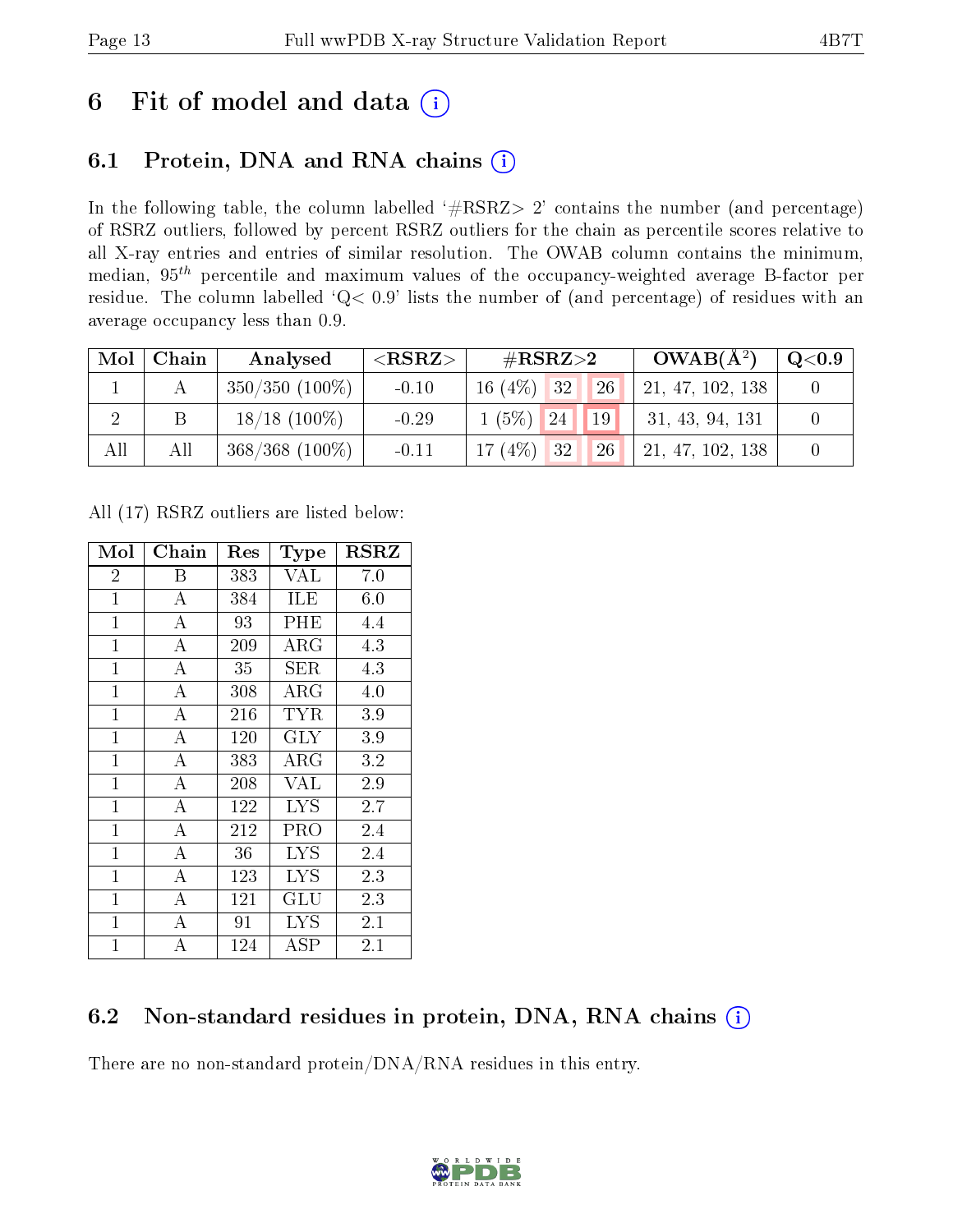### 6.3 Carbohydrates (i)

There are no carbohydrates in this entry.

#### 6.4 Ligands  $(i)$

In the following table, the Atoms column lists the number of modelled atoms in the group and the number defined in the chemical component dictionary. The B-factors column lists the minimum, median,  $95<sup>th</sup>$  percentile and maximum values of B factors of atoms in the group. The column labelled  $Q < 0.9$ ' lists the number of atoms with occupancy less than 0.9.

|                           |  |  | $\boxed{\text{ Mol } \text{ Type } $ Chain $ \text{ Res } $ Atoms $ \text{ RSCC } $ RSR $ \text{ B-factors}(\AA^2) $ Q<0.9 |  |
|---------------------------|--|--|----------------------------------------------------------------------------------------------------------------------------|--|
| $^{\circ}$ CWT $_{\odot}$ |  |  |                                                                                                                            |  |

The following is a graphical depiction of the model fit to experimental electron density of all instances of the Ligand of Interest. In addition, ligands with molecular weight  $> 250$  and outliers as shown on the geometry validation Tables will also be included. Each fit is shown from different orientation to approximate a three-dimensional view.